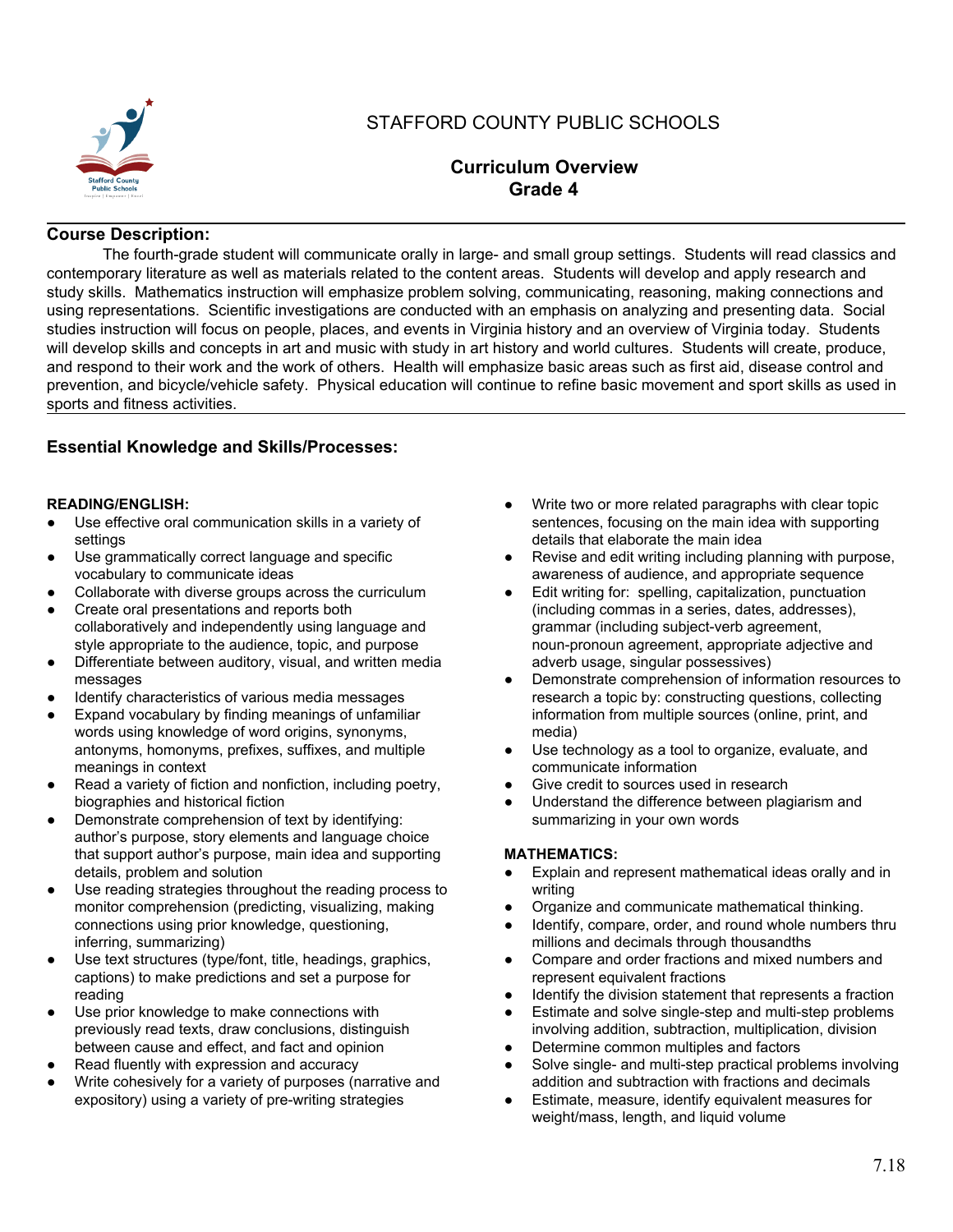- Measurement-Solve practical problems that involve determining perimeter and area
- Determine elapsed time in hours and minutes
- Identify and describe points, lines, line segments, rays,and angles, endpoints and vertices, intersection, parallelism and perpendicularity
- Identify, describe, compare and contrast plane and solid figures according to angles, vertices, edge faces, and sides.
- Classify quadrilaterals as parallelograms, rectangles, squares, rhombi, and/or trapezoids
- Predict likely outcomes and represent probability as a number between 0 and 1
- Represent probability as a practical problem and/or a number between zero and one
- Collect, organize, display, and interpret data from a variety of graphs
- Recognize, create and extend numerical and geometric patterns
- Recognize and demonstrate the meaning of equality

#### **SCIENCE:**

- Plan and conduct investigations where measurements are made, hypotheses are formed, data is graphed and analyzed, variables are recognized, and conclusions are drawn
- Investigate characteristics and interaction of moving objects
- Study the characteristics of electricity and types of circuits
- Investigate basic life processes of plants including anatomy, reproduction, and photosynthesis.
- Observe the roles of plants and animals in ecosystems, including energy flow, niches, and the influence of humans
- Investigate and measure weather phenomena such as air pressure, temperature, fronts, clouds, and the meteorological tools used in data gathering and weather prediction
- Investigate the relationships among the Earth, moon, and sun including their movements, relative size, position, and age, the phases of the moon, the seasonal changes
- Investigate important natural resources of Virginia, including the concept of a watershed, plants and animals, mineral and energy resources

# **SOCIAL STUDIES:**

- Continue to use maps, tables, graphs, and charts to study Virginia and the original thirteen colonies
- Study archaeology and the relationship of American Indian cultures in VA to their environment, as well as the current tribes
- Study the settlement and expansion of the regions of Virginia and their political and economic connections to England from 1607 to present
- Recognize the relative importance of Virginia within the context of Colonial America
- Understand the interactive forces leading to the French and Indian War
- Explain the causes and effects of British taxation and the resulting American Revolution, and VA's role in the **Revolution**
- Recognize the contributions of colonists to the establishment of the U.S. Constitution and Bill of Rights. and the success of the new national government
- Explain the causes of the Civil War and the role of Virginians, including major battles and the creation of West Virginia
- Trace the social, political, and economic changes in Virginia from Reconstruction (1865)-20<sup>th</sup> century (1900)
- $\bullet$  Trace the history of Virginia in the 20<sup>th</sup> century, including the study of segregation and the Civil Rights Movement
- Demonstrate an understanding of Virginia government, geography, and economics
- Use primary sources to analyze historical events
- Use technology to enhance study of historical events

# **PHYSICAL EDUCATION AND HEALTH:**

In grade four, students make continuous progress across all fundamental motor patterns. Proficient movement patterns are possible as students combine locomotor and manipulative skills in increasingly complex situations. Students create sequences in educational dances and gymnastics. They apply movement concepts and principles and knowledge of anatomical structures in individual movement performances, and tactical strategies in modified activities. Fitness assessment is appropriate at this grade level, and students interpret the results of their assessments and set personal goals based on the results. Students exhibit appropriate etiquette, integrity, and conflict-resolution skills; and they apply proper rules and procedures.

- The student will refine movement skills and demonstrate the ability to combine them in increasingly complex movement environments/activities.
- The student will identify major structures and begin to apply knowledge of anatomy to explain movement patterns.
- The student will apply knowledge of health-related fitness, gather and analyze data, and set measurable goals to improve fitness levels.
- The student will demonstrate positive interactions with others in cooperative and competitive physical activities.
- The student will explain the nutrition and activity components of energy balance.

Students in grade four learn and apply health skills to the following health areas: disease prevention, nutrition, healthy relationships, and drug-abuse prevention (including alcohol, tobacco, and other harmful substances). Students distinguish fact from fiction and set simple goals for promoting personal health and preventing disease. Students assume personal responsibility for helping promote health at school and in the community.